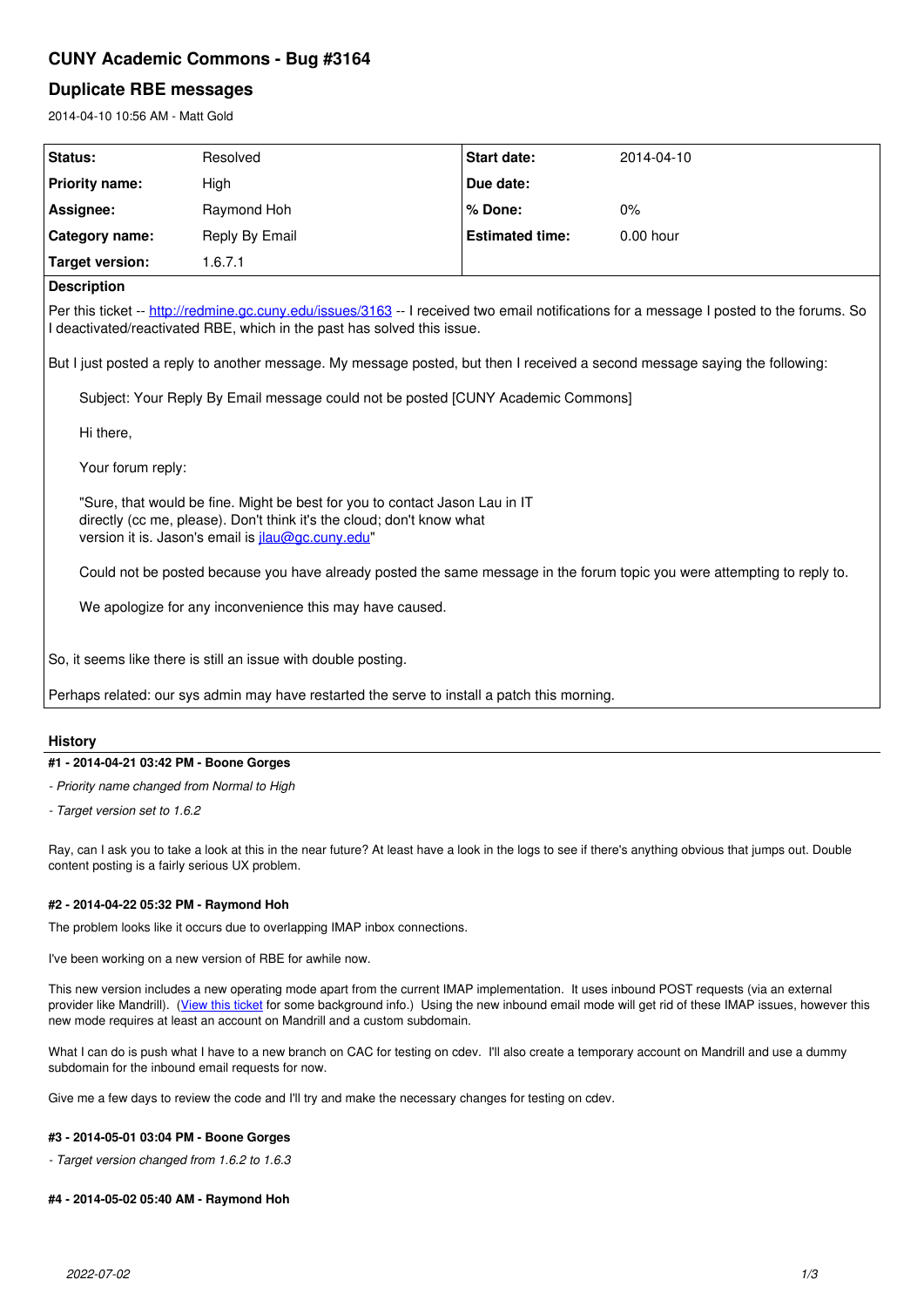Just to update, I've added a new branch called "rbe-2014" on Github and I've switched cdev to run this new branch.

This is a major update. A lot of code has been rewritten. It supports the new inbound email mode [as outlined here.](https://github.com/r-a-y/bp-reply-by-email/issues/46) IMAP mode has also been overhauled to use transients, which should result in less duplicate message occurrences.

Some administrative stuff:

- I don't have access on cdev to administer plugins. Can someone deactivate RBE on cdev and reactivate it or provide me with access to administrate plugins on cdev?

- We can't test inbound email mode on cdev because it is password-protected and Mandrill requires sites to be publicly-accessible. Not a big deal, we can test the improvements to IMAP mode and see if it works.

#### **#5 - 2014-05-02 09:59 AM - Boone Gorges**

Awesome, thanks, Ray!

I've just made you a super admin on cdev, so test away.

Re Mandrill vs IMAP: Let's stick with IMAP for now since it's a known quantity, and since it's already configured. Maybe Mandrill is something we can toy with for a future release (at which point we can open up an endpoint on cdev or something like that, for testing).

#### Can you be sure to document any manual changes that need to be made at deployment on

[https://github.com/castiron/cac/wiki/Release-ACTION\\_REQUIRED-list](https://github.com/castiron/cac/wiki/Release-ACTION_REQUIRED-list)? Even something like toggling the plugin. And let me know what/if you need me to review something.

### **#6 - 2014-05-12 02:54 PM - Boone Gorges**

*- Target version changed from 1.6.3 to 1.6.4*

#### **#7 - 2014-05-21 11:05 PM - Boone Gorges**

*- Target version changed from 1.6.4 to 1.6.5*

#### **#8 - 2014-06-01 08:29 PM - Boone Gorges**

*- Target version changed from 1.6.5 to 1.6.6*

#### **#9 - 2014-06-11 09:23 PM - Boone Gorges**

*- Target version changed from 1.6.6 to 1.6.7*

#### **#10 - 2014-06-21 09:26 PM - Boone Gorges**

*- Status changed from Assigned to Resolved*

The updates to RBE in <https://github.com/castiron/cac/commit/76735ae215c5a5f0aaf75436fb7b19a0d5b6786a>should address this problem. I'm closing this ticket, to clear the milestone. If more problems arise, feel free to reopen with details.

#### **#11 - 2014-06-23 02:17 PM - Raymond Hoh**

- *Status changed from Resolved to Assigned*
- *Target version changed from 1.6.7 to 1.6.8*

#### Reopening.

It looks like the duplicate connection issue is still happening (and actually is a little worse during my previous refactor).

To summarize the problem, if a site has a ton of concurrent users per second during the time when a new IMAP inbox connection is needed, duplicate IMAP connections will occur, which could cause duplicate posts.

The problems didn't arise during my testing on NYCDH because the web traffic on NYCDH is lower compared to CAC. Now, that the latest RBE code is running on CAC, the duplicate connection issue is presenting itself.

My fault for not doing better stress testing locally. I spent some time late last night stress testing RBE using [OpenWebLoad](http://openwebload.sourceforge.net/) to simulate concurrent users and have coded a workaround. The results are better now, but not 100% foolproof.

#### See [commit 7c1f72cc02.](https://github.com/cuny-academic-commons/cac/commit/7c1f72cc029975b218376d93c365ab8d42dbbb43)

The IMAP locking system now uses the filesystem instead of the database. In my testing, RBE can now handle up to 12 concurrent users on the same second without launching a duplicate connection. By that I mean, the site has to have more than 12 users (or page loads) on the same second when RBE needs to launch a new connection to the inbox. These two conditions should happen rarely.

WP-cron also runs into these race conditions and is not perfect, but I've tried to mitigate this as best as I can.

Boone: What do you think about a 1.6.7.1 release?